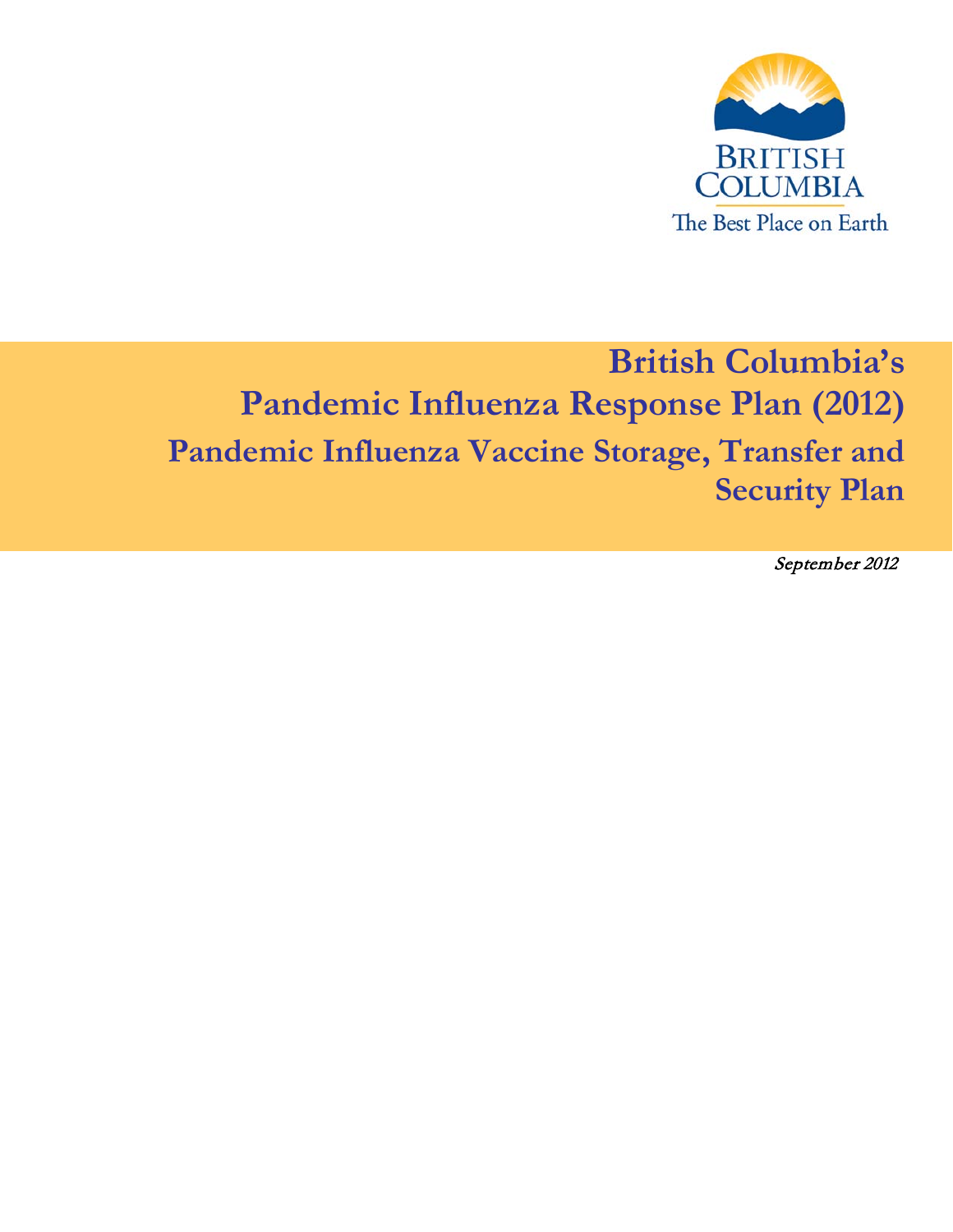# **TABLE OF CONTENTS**

| 1. |                                                                             |  |  |  |
|----|-----------------------------------------------------------------------------|--|--|--|
|    | 11                                                                          |  |  |  |
|    |                                                                             |  |  |  |
|    |                                                                             |  |  |  |
|    |                                                                             |  |  |  |
|    |                                                                             |  |  |  |
|    |                                                                             |  |  |  |
|    |                                                                             |  |  |  |
| 3. |                                                                             |  |  |  |
|    |                                                                             |  |  |  |
| 4. |                                                                             |  |  |  |
|    |                                                                             |  |  |  |
|    |                                                                             |  |  |  |
|    |                                                                             |  |  |  |
|    | 4.3 Product Dimensions, Repackaging by BCCDC and Shipping Configurations 10 |  |  |  |
|    |                                                                             |  |  |  |
|    |                                                                             |  |  |  |
|    |                                                                             |  |  |  |
|    |                                                                             |  |  |  |
|    |                                                                             |  |  |  |
| 5. |                                                                             |  |  |  |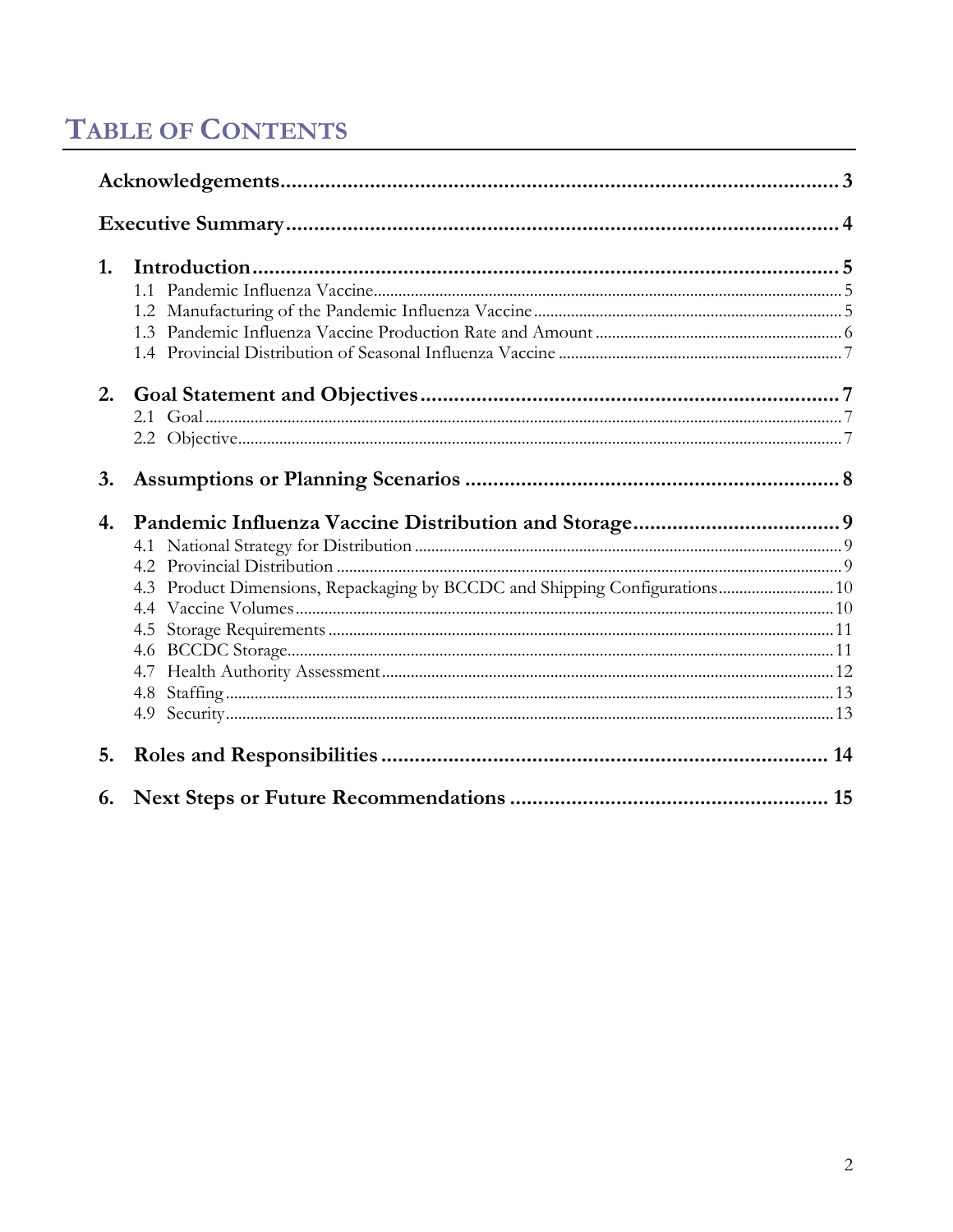### <span id="page-2-0"></span>**ACKNOWLEDGEMENTS**

**Writers**: Dr. Fawziah Marra, Ms. Joyce Seto and Mr. Rodney Taylor, with input from the public health care providers within each health authority, BC Centre for Disease Control, Immunization Program, the Public Health Agency of Canada, Public Works and Government Services Canada and GlaxoSmithKline.

#### **Reviewers**:

- 1. Mary Margaret Proudfoot, Northern Health Authority
- 2. Jill Walker, Northern Health Authority
- 3. Felicity Hemming, Fraser Health Authority
- 4. Heather Way, Interior Health Authority
- 5. Donna McNeil, Vancouver Island Health Authority
- 6. Brett Hodson, Vancouver Island Health Authority
- 7. George Ng, Vancouver Coastal Health Authority
- 8. Immunization Services Team, BC Centre for Disease Control
- 9. Influenza Team, BC Centre for Disease Control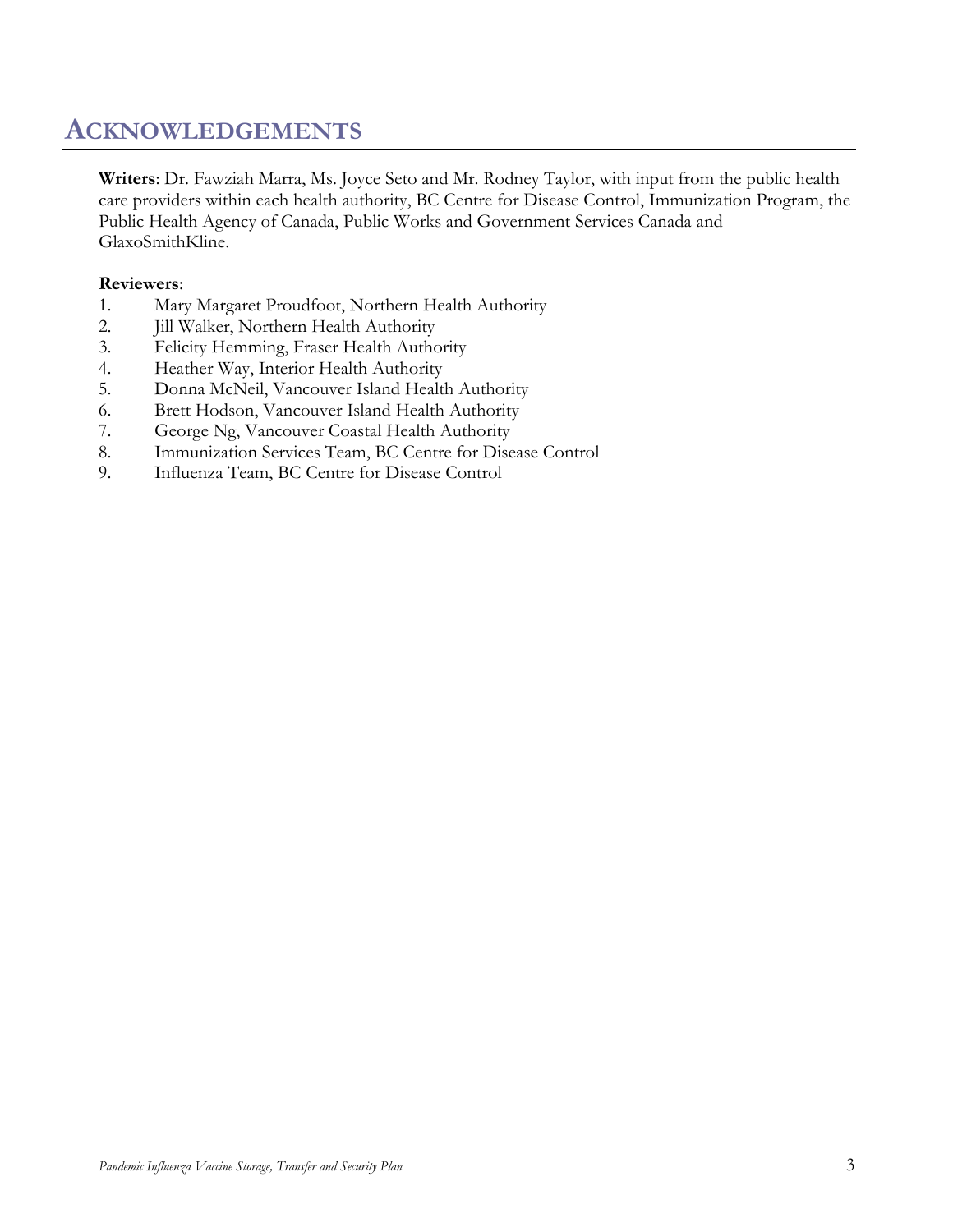### <span id="page-3-0"></span>**EXECUTIVE SUMMARY**

The emergence of a pandemic influenza virus will galvanize efforts of federal, provincial, local and supplier stakeholders. Coordinating and implementing action for the distribution and storage aspects of a pandemic influenza vaccine is the focus of this plan. The Province of B.C. works directly with the Public Health Agency of Canada (PHAC), Public Works and Government Services Canada (PWGSC), GlaxoSmithKline (GSK) and B.C. health authorities—all key participants—to achieve an optimal distribution and storage plan while safeguarding vaccine stability and security.

Pandemic influenza vaccine is manufactured by GSK in their Quebec facility, but its logistical services will hub through Burlington, Ontario. At the onset of a pandemic, the vaccine and its distribution is assessed nationally by PHAC, the Pandemic Vaccine Task Group, and PWGSC, and then communicated to the Canadian Immunization Committee via the Vaccine Supply Working Group for further action. This national plan supplies jurisdictions equitably among the provinces and territories on a per capita basis.

In devising a distribution and storage plan for the province, the BC Centre for Disease Control (BCCDC) held discussions, conducted surveys, and collected data from GSK and health authorities that focused on, but was not limited to, product formulation; product presentation; primary (components), secondary (SKUs) and shipping packages (cases); distribution from GSK to BCCDC and health authorities; intra-health authority distribution; storage capacities at BCCDC and health

authorities; handling unit size, resources and security. The plan is based on BCCDC vaccine distribution, which uses reefer delivery services to the health authorities. Ongoing product volume for each health authority was based on dividing BC's share among the per capita share of each respective health authority. Each designated site was then given a profile of the weekly volume for operational considerations.

Reefers, which are refrigerated transport considered an optimal strategy—will be used to mitigate cold chain concerns, which could compromise product use within its limited supply. Reefers will traverse the province using scheduled runs and routes to designated sites within the province. These reefers will pick up inventory from GSK and drop ship to designated sites across the province. One of these drop sites will include the BCCDC, where inventory will get repackaged into unit doses. This repackaged inventory will be sent to health authorities once a week.

Because the inventory is much larger for a pandemic influenza vaccine than seasonal influenza vaccine, four of the five health authorities have a centralized depot to send the overflow amounts to; in other words, most of the inventory will not only go to health units/offices but will also go to a centralized site within the health authority from where they will further redistribute within a week. This process will take place on a weekly basis until all inventory has been allocated to B.C. to immunize up to everyone in the province who needs or want to be vaccinated.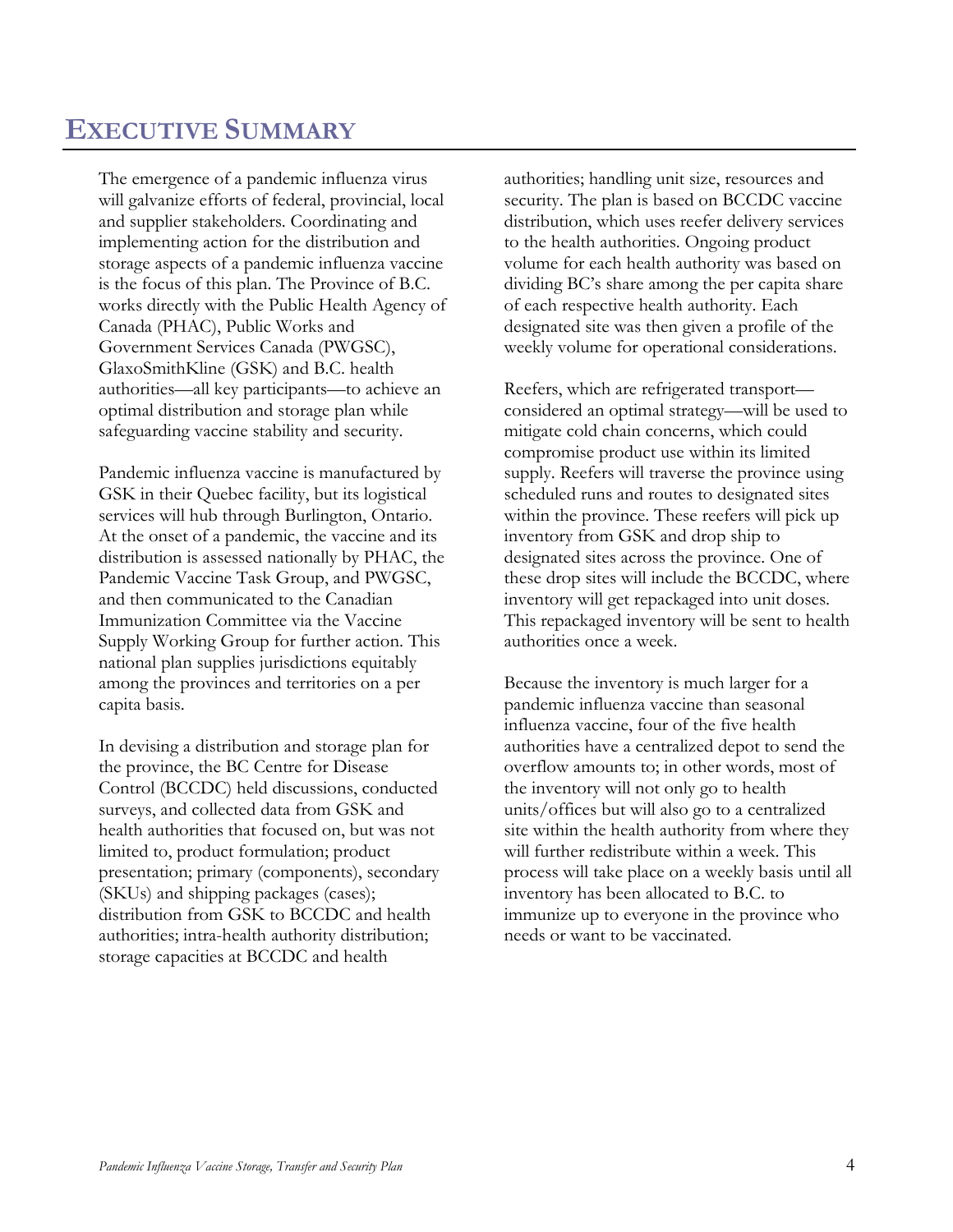### <span id="page-4-0"></span>**1. INTRODUCTION**

### <span id="page-4-1"></span>**1.1 Pandemic Influenza Vaccine**

Influenza pandemics represent global emergencies with potentially catastrophic impact. During a pandemic, worldwide epidemics of influenza due to a new viral subtype occur simultaneously. The emergence of pandemic H1N1 influenza virus demonstrated how quickly pandemics can spread, and the potential range of severity of pandemics. While the vast majority of people infected with pandemic H1N1 influenza experienced limited disease, a small percentage experienced severe disease. When the World Health Organization (WHO) recommended production of a vaccine, the need to quickly mobilize public health resources to provide vaccine to large numbers of people was necessary.

Influenza vaccination has long been considered the cornerstone of influenza prevention and control and also serves as the central preventive strategy during the next pandemic. The aim for an influenza pandemic is to offer the entire population vaccine over a period of four months, on a prioritized basis. The federal, provincial and territorial governments have made a commitment to secure enough pandemic vaccine for every person in Canada who will need or want the vaccine, in order to help prevent illness due to a pandemic virus. Health authorities and their partners, with the support of the BC Centre for Disease Control (BCCDC), are responsible for planning and implementing vaccination clinics in their respective geographical areas.

#### <span id="page-4-2"></span>**1.2 Manufacturing of the Pandemic Influenza Vaccine**

The manufacturing of the pandemic influenza (PI) vaccine will be carried out by GlaxoSmithKline (GSK) pharmaceutical company at their Saint Foy facility in Quebec. A great deal of effort is put into streamlining and shortening the timeline for production of a pandemic vaccine, compared to the seasonal influenza vaccine. In the Canadian Pandemic Plan, the following diagram (Figure 1) represents the current "best case" timeline for production of the first batch of a pandemic vaccine in Canada.

<span id="page-4-3"></span>Two types of vaccine are being manufactured. The majority of production will be the split virus adjuvanted vaccine manufactured in Canada using egg-based technology. A small amount of unadjuvanted vaccine will also be produced for Canadians. The timeline presented in Figure 1 is for the first lot of vaccine. After this, lots could be produced on a routine basis because the process is continuously repeated. The production process consists of growth of

the virus in eggs, purification, inactivation and splitting of the virus to produce the monovalent bulk, followed by the formulation and filling into vials. There are quality control tests performed at a minimum on the seed lots, the monovalent bulk and the final product. The total timeline, from production of PI vaccine to first batch released, including clinical trials, and an expedited Biologics and Genetic Therapies Directorate (BGTD) review for lot approval will be [1](#page-4-3)9 weeks inclusive.<sup>1</sup>

 <sup>1</sup> M. Naus, Personal email communication J. Seto, May 20, 2009.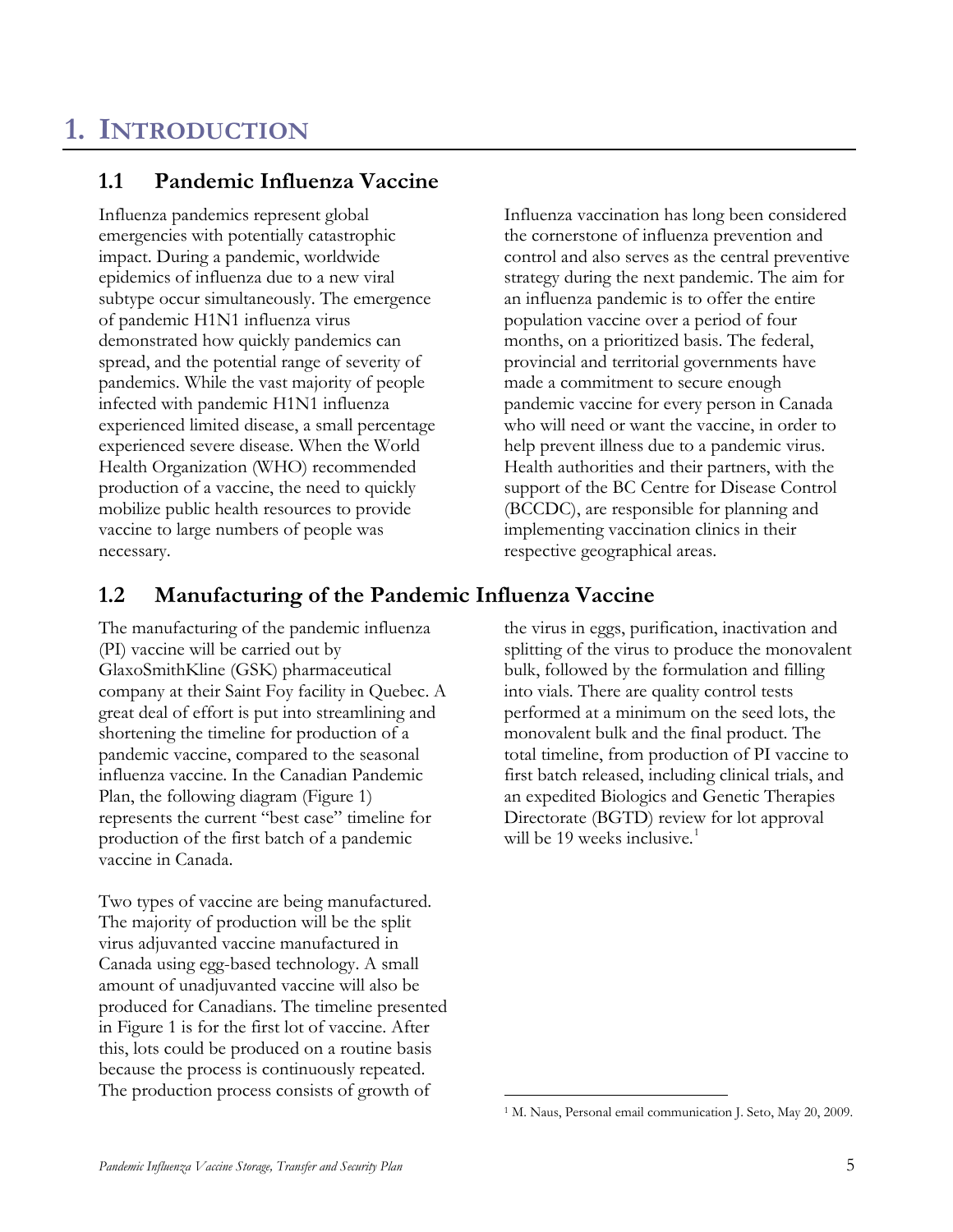

**Figure 1: Pandemic Vaccine Manufacturing Timelines**

Note: For original figure, see *Canadian Pandemic Influenza Plan for the Health Sector* (Public Health Agency of Canada, 2006), Annex D, p. 13 ([http://www.phac-aspc.gc.ca/cpip-pclcpi/pdf-e/cpip-eng.pdf\)](http://www.phac-aspc.gc.ca/cpip-pclcpi/pdf-e/cpip-eng.pdf).

### <span id="page-5-0"></span>**1.3 Pandemic Influenza Vaccine Production Rate and Amount**

In the current vaccine readiness contract the vaccine manufacturer is committed to a production rate target of 8 million monovalent doses of pandemic vaccine per month (i.e., approximately 2 million doses per week). This target was created when the contract was first developed in 2001, with the working assumption that each monovalent dose would contain 15 ug of antigen. In an effort to

accelerate the potential production rate, the domestic manufacturer developed and added a novel adjuvant to test batches of a new H5N1 vaccine. Clinical trials with a similar product in Europe have suggested that a dose containing 3.75 ug of antigen with the novel ASO3 adjuvant is sufficient to induce a significant immunological response to H5N1 in the vaccine recipient.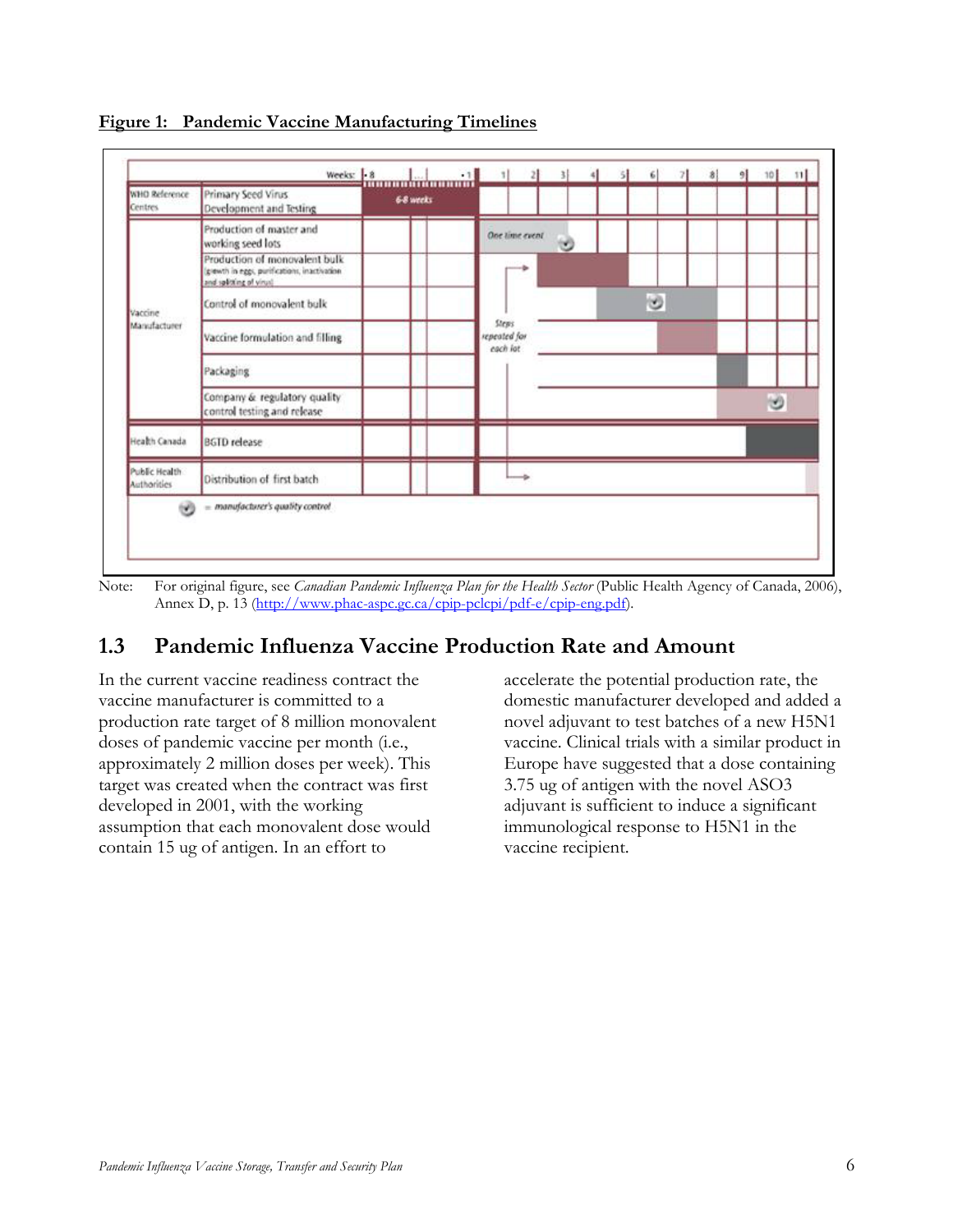### <span id="page-6-0"></span>**1.4 Provincial Distribution of Seasonal Influenza Vaccine**

Provincially, BCCDC has the responsibility for immunization program planning, and the Division of Vaccine and Pharmacy Services serves as the provincial central depot for receipt, storage and distribution of vaccine products. There is a robust infrastructure to support regular immunization programs, such as the seasonal influenza immunization program. Storage and transfer of vaccine products in a pandemic will be modeled after this program; however, due to the unique challenges of a pandemic event, this system as it stands cannot be expected to handle the storage and transfer of a large immunization program. The volume of such a campaign will far exceed that of a typical immunization campaign, expanding beyond the standard target

populations to include potentially 75 per cent of the entire B.C. population. Safety and security are also vital considerations in large-scale emergency campaigns, particularly in the context where supplies may be limited and fear and anxiety may be widespread. All emergency immunization storage and transfer plans require security measures to address the safety of supplies and site security.

This plan provides detailed guidelines for the storage and distribution of the pandemic influenza vaccine from BCCDC to the health authorities, such that they are able to conduct influenza immunization clinics, while also delivering best routine programs concurrently, including the seasonal influenza vaccine.

## <span id="page-6-1"></span>**2. GOAL STATEMENT AND OBJECTIVES**

### <span id="page-6-2"></span>**2.1 Goal**

The purpose of this plan is to provide information to the regional health authorities and health care providers about the rapid

### <span id="page-6-3"></span>**2.2 Objective**

This plan addresses the following issues:

- The conditions needed to maintain cold chain of a vaccine developed for pandemic influenza.
- How the vaccine will be distributed to the health authorities and out to providers.

movement and transfer plans for a pandemic vaccine product.

- Package size information to ensure there is sufficient cold storage available for the housing of these products.
- Security considerations needed to safeguard the stockpile while vaccines are being administered in the population.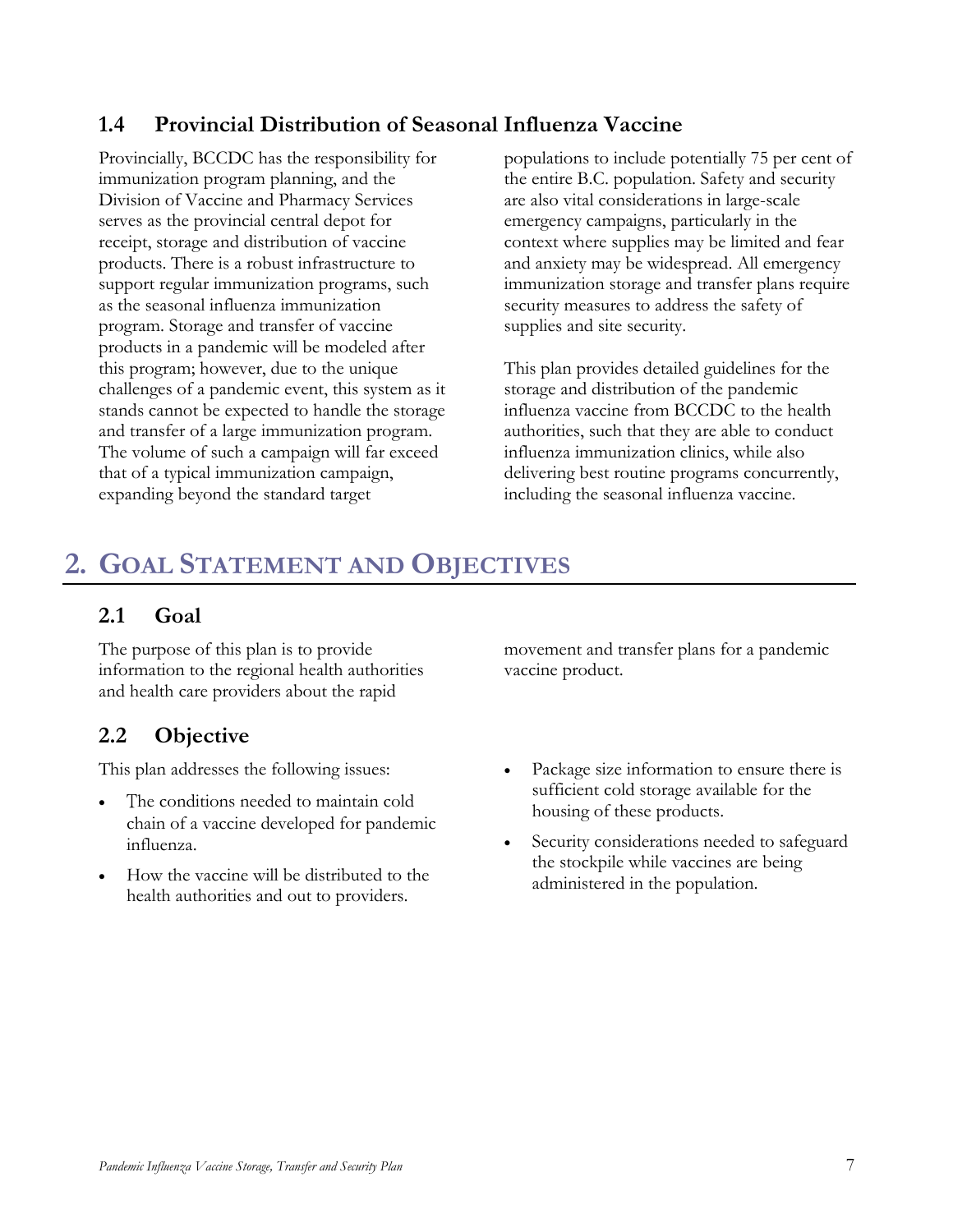## <span id="page-7-0"></span>**3. ASSUMPTIONS OR PLANNING SCENARIOS**

|                                           | Population<br>in B.C. | 75% uptake | 2nd dose of 0.5<br>ml if needed | 1 dose    |
|-------------------------------------------|-----------------------|------------|---------------------------------|-----------|
| Children 6 month to 9 years               | 416,726               | 312,545    | 312,545                         | 312,545   |
| Children and adults 10 years and up       | 4,010,280             | 3,007,710  |                                 | 3,007,710 |
| Pregnant women                            | 44,156                | 33,117     |                                 | 33,117    |
| Pregnant women (second dose, if required) | 22,078                | 16,559     |                                 | 16,559    |
| <b>Total Vaccine</b>                      | 4,493,240             | 3,369,930  | 312,545                         | 3,369,931 |

For the purposes of provincial planning, we have made the following assumptions:

- 1. The population figures above for the province of British Columbia were used. [2](#page-7-1)
- 2. Pandemic Influenza vaccine will be manufactured by GlaxoSmithKline (GSK) from their Saint Foy facility and allocated per jurisdiction as determined by the Public Health Agency of Canada (PHAC).
- 3. GSK anticipates the Biologics and Genetic Therapies Directorate (BGTD), Health Canada to approve the first lots of vaccine within 19 weeks from the start of production.
- 4. Release of vaccine will be approximately 3 million doses each week for the entire nation, although the amounts released for the early lots may be less.<sup>[3](#page-7-2)</sup>
- 5. B.C. represents 13.25 per cent of the national population; therefore, B.C. may receive up to 397,500 doses per week, but the amount released during the early lots will range from 230,000 to 397,000 doses per week, and planning will need to accommodate unexpected changes in these numbers.
- 6. Rate of use of the pandemic vaccine within the immunization clinics will match production rate; i.e., turnover of stock will be at steady state from receipt to clinic use.
- 7. Non-health authority offices will access inventories from the regional health authorities, including First Nations communities who do not already access via provincial offices, physicians and pharmacists.
- 8. Routine vaccines will continue to be provided by BCCDC for the infant and school-based programs.
- 9. Seasonal influenza vaccine will have been delivered to the health units in order to begin a program after the Thanksgiving long weekend.
- 10. Seasonal influenza vaccinations for eligible groups will be delivered concurrently with the pandemic vaccine where logistically feasible.

<span id="page-7-1"></span> <sup>2</sup> Email communication with Ministry of Healthy Living and Sport, October.

<span id="page-7-2"></span><sup>3</sup> M. Naus, Personal email communication J. Seto, May 20, 2009.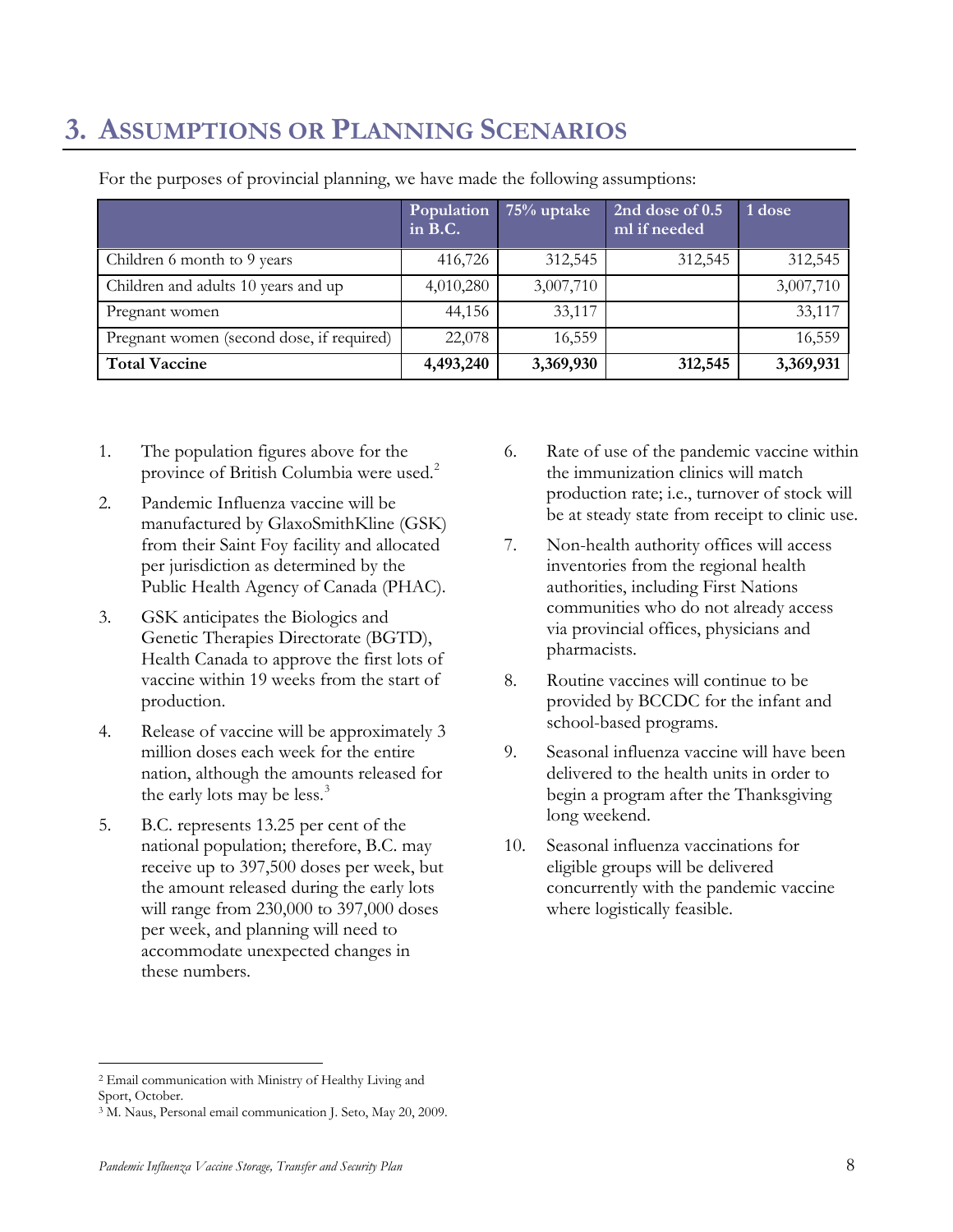## <span id="page-8-0"></span>**4. PANDEMIC INFLUENZA VACCINE DISTRIBUTION AND STORAGE**

### <span id="page-8-1"></span>**4.1 National Strategy for Distribution**

The national strategy for distribution of pandemic influenza vaccine to all provinces and territories will be defined by PHAC and will be developed in partnership with GSK. The plan is that vaccine distribution will adopt the same guiding principle used for seasonal influenza; i.e., a per capita allocation of the designated users' requirements, and in the absence of epidemiological outbreaks that may deviate from this assumption.

### <span id="page-8-2"></span>**4.2 Provincial Distribution**

To help alleviate some of the logistical challenges involved with expediting inventories into public provider offices, including providing inventory in a timely fashion and under cold chain conditions to limit wastage, BCCDC will embrace a hybrid model of refrigerated trucks (reefers) as well as couriers (e.g., DHL or Dynamex) as the two main methods of delivery to health authorities. The majority of shipments, however, will take place through reefer deliveries in order to mitigate wastage of product.

Furthermore, in order to reduce the time it takes to deliver vaccines to health authorities, BCCDC will use the reefers already in provincial circulation (i.e., two trucks are used for day-to-day deliveries) and in total has contracted for the use of up to six reefer trucks. Trucks will deliver both the 500-dose shoebox and repackaged pandemic influenza vaccine, before directly dropping to the designated public health units. Note, this strategy was used in 2008/2009, outbound from the supplier's

The pandemic influenza vaccine is manufactured in a Quebec-based facility and then transferred to their logistics/distribution warehouses and as quarantined lots until approval has been granted by BGTD for their release to provinces and territories.

Ontario warehouse; reefer-delivered influenza vaccine shipments were dropped directly from the supplier, on multiple runs, to 71-designated public health offices across the province. However, approximately 75 per cent of the pandemic influenza vaccine will come to BCCDC directly from Ontario via reefer truck, to be repackaged into smaller units and then sent out to the health authorities.

As part of the current BCCDC reefer agreement, provisional language allows for enhanced services (e.g., pandemic influenza vaccine deliveries). These enhanced services include, but are not limited to, unmarked reefers, increased size and number of trucks, bonded drivers/human resources, scheduling of intra- and inter-provincial routes, liability issues, and temperature monitoring assurances. The cost for these services will be approximately \$1,000 each day per reefer run. Any unexpected increase in cost for these additional services must be weighed against the provider's ability to meet stability and security requirements.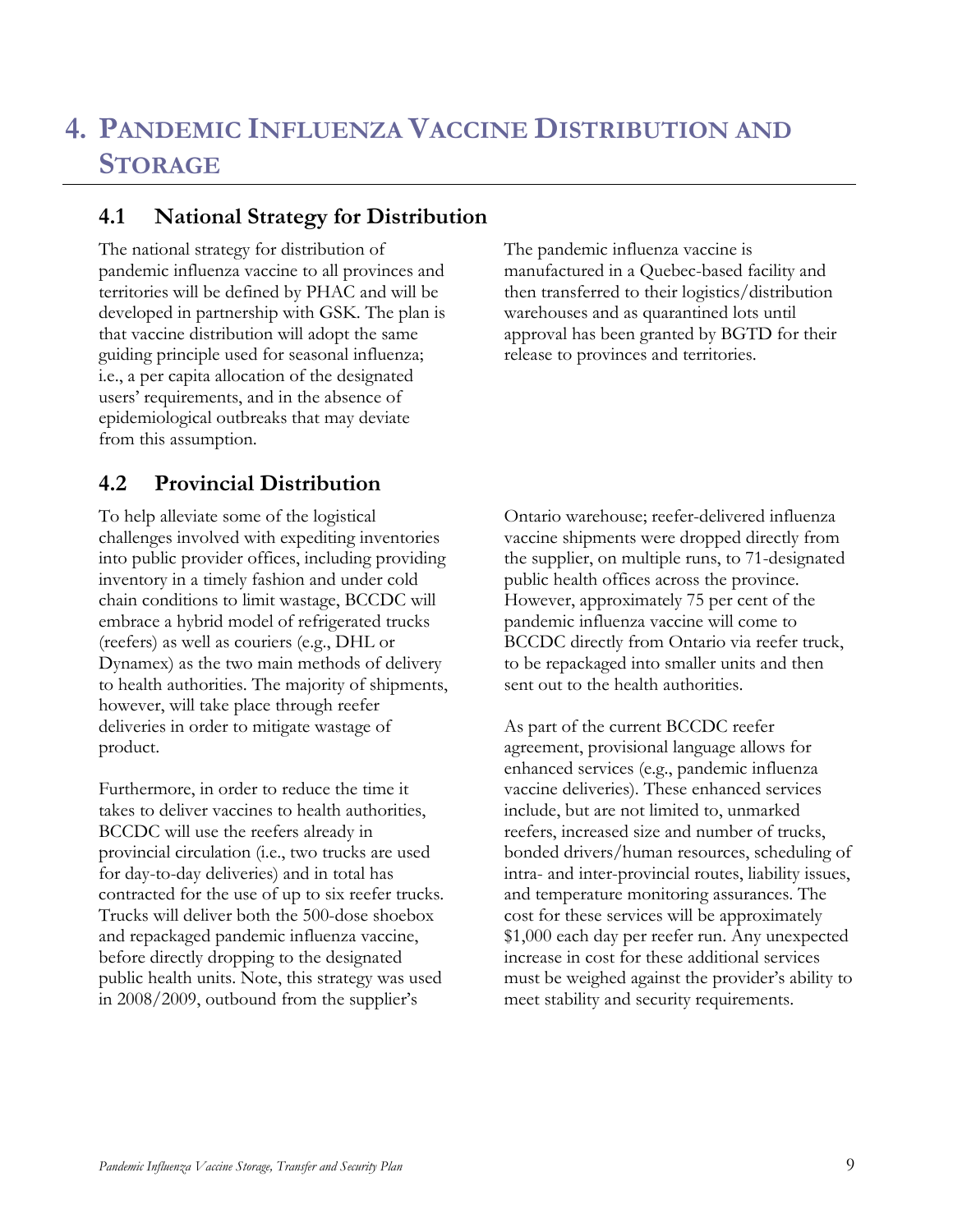### <span id="page-9-0"></span>**4.3 Product Dimensions, Repackaging by BCCDC and Shipping Configurations**

An adjuvanted vaccine will be manufactured in Canada by GSK. The product will be a twocomponent vaccine requiring reconstitution by adding an ASO3 adjuvant emulsion to the antigen liquid prior to use. Each reconstituted (antigen+adjuvant vial) unit will yield 10 x 3.75 ug doses. Stock keeping units (SKU) will be packaged by the supplier in a "shoebox" configuration assembling 50 x 10 mL vials of antigen in one sub-box and 50 x 3 mL vials of adjuvant, divided 25 each in two sub-boxes. It measures 260 x 113 x 97 mm and will contain 500 doses of the pandemic vaccine. GSK prefers to use reefer deliveries (i.e., skeleton truck) where possible to ensure cold chain maintenance but will ship, air-expedited, for smaller payloads. GSK's standard of practice for determining if a delivery will be via reefer or by air in validated (RNC) containers is the number of cases for a payload. If the payload is less than 10 cases, UPS will use the RNC to ship via air. The risk of separation, or misdirected cases in isolation, increases with couriers; transit time is generally 24 to 48 hours, the latter applicable for more remote communities. If the payload is  $> 10$ , the shipment will be placed on a reefer. Each pallet measures 40" x 48" and has tie of 7, high of 5, equating to a 35-case payload.

In order to accommodate delivery of the pandemic influenza vaccine to the public in nonmass clinic settings, BCCDC will repackage the 500-dose shoebox into smaller units. Details are not finalized, but one option being considered is to have 100 doses packaged as 20 vial sets (10

### <span id="page-9-1"></span>**4.4 Vaccine Volumes**

To assess the impact the pandemic influenza weekly volumes, we created a chart for the health authorities that outlined the number of doses, cases, vials, and cubic feet required. They were also able to compare this to the seasonal influenza vaccine they normally receive.

adjuvant and 10 antigen) in a small corrugated cardboard box.

Each sub-box component is labelled with the content descriptor and corresponding lot number and expiry date. The outer shoebox label will detail the component lots but it will have a 'master' lot number which unifies the combination of the component lots. It is from the master lot that regulatory processes are referenced and approved for labelled use. Mixing of component lots from two different master shoe box lots is considered by Health Canada as off-labelled use.

The shoebox configuration was designed for mass immunization delivery where the 500-dose quantity was the equilibrium for meeting global and economical considerations. Immunizations in B.C. will be a hybrid of mostly public heath but complemented by physician, pharmacist and other provider delivery. The distribution network will fan out to all corners of the province so positioning provider offices with inventories is especially critical at the onset of the campaign. However, given the small initial allocations, repackaging to 1 antigen to 1 adjuvant vial will be required to broaden distribution and reduce unnecessary wastage in smaller offices, while larger offices benefit from a compact shoebox occupying less fridge space. BCCDC Pharmacy will aim to repackage 75 per cent of the aggregate totals to facilitate this distribution plan, although this goal will be determined by the extent and severity of the pandemic.

Assuming a weekly delivery of 397,500 doses, it works out to approximately 2 times the amount the health units would receive for seasonal influenza. Note: the actual volume will depend on manufacturing variability.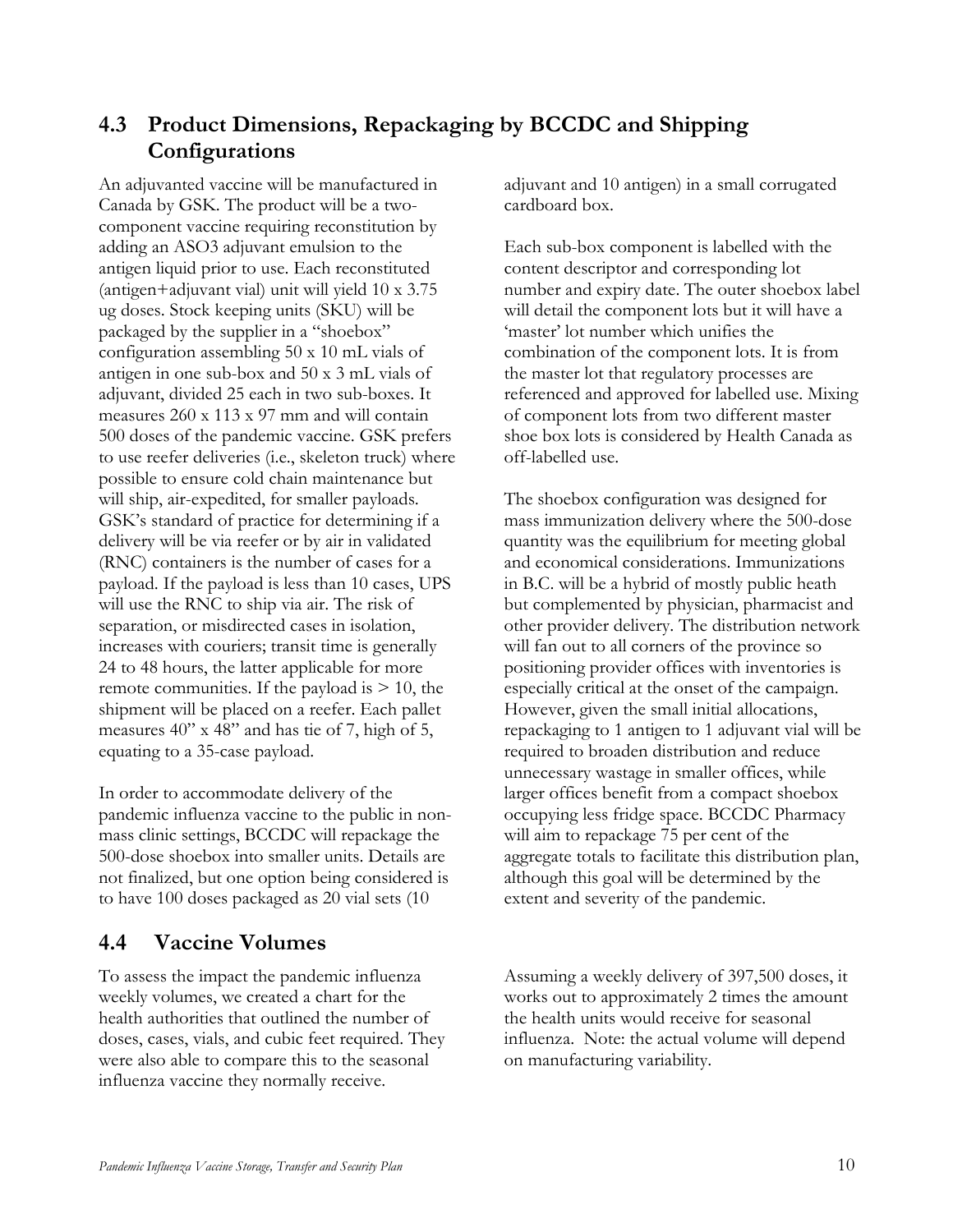#### <span id="page-10-0"></span>**4.5 Storage Requirements**

Each shoebox SKU will contain 500 doses. There will be 20 SKUs per shipping case, similar to the seasonal ship as suggested by the supplier. Each case will contain 10,000 doses with the proposed shipping case.

Both components of the pandemic influenza vaccine need storage between 2°C and 8°C in their unreconstituted states. With reconstitution, chemical and physical in-use stability has demonstrated that the product is stable at room temperature (25°C) if used within 24 hours (with aseptic technique use).<sup>4</sup> The time out of refrigeration allowance from

### <span id="page-10-1"></span>**4.6 BCCDC Storage**

Routine immunization programs require cold storage capacity at 2°C to 8°C for all vaccine inventories. BCCDC's cold storage capacity was doubled in 2008 in response to emerging public program needs. The maximum square foot capacity for BCCDC will be 5,200square feet. This translates into a maximum storage capacity of 81 of the 64 -square foot pallets. If each pallet contains 35 cases (each case  $= 10,000$ doses), each pallet will hold a theoretical total of 350,000 doses. BCCDC anticipates that the maximum number of pallet spots required during a pandemic will not exceed 3 at any time. This translates into 1,050,000 doses.

supplier to user is 48 hours at  $25^{\circ}$ C.<sup>5</sup> Best practice includes maintaining storage between 2°C and 8°C at all times to avoid cold chain excursions that may render the product unstable. During a pandemic, like the seasonal influenza, the vaccine may only be produced in limited quantities, so opportunities to replenish cold chain broken vaccines may not afford poor cold chain maintenance practices. Extra measures should be taken to avoid freezing. Excursions  $\leq 0$ °C may freeze vaccine and will compromise stability, whereas brief excursions to warmer temperatures (i.e.,  $> 8^{\circ}$ C) may be provisionally stable.

An assumed 397,000 dose allocation to B.C. would constitute a 2-pallet delivery in the absence of direct drops. Therefore, with direct drops proceeding to public health and a buffer directed to BCCDC, the current fridge capacity can accommodate this weekly volume. If capacity is maximized at 48 pallets, the BCCDC fridge at its maximal occupancy can accommodate 24 weeks of incoming inventory. Since pandemic influenza vaccine releases may transpire over 20 weeks, and incoming inventories will be decremented by clinic demands, the BCCDC fridge can accommodate this requirement, or a portion thereof as buffer.

 <sup>4</sup> GSK. Personal email communication J. Seto, April 14, 2009.

<sup>5</sup> GSK. Presentation to BCCDC, October 2, 2009.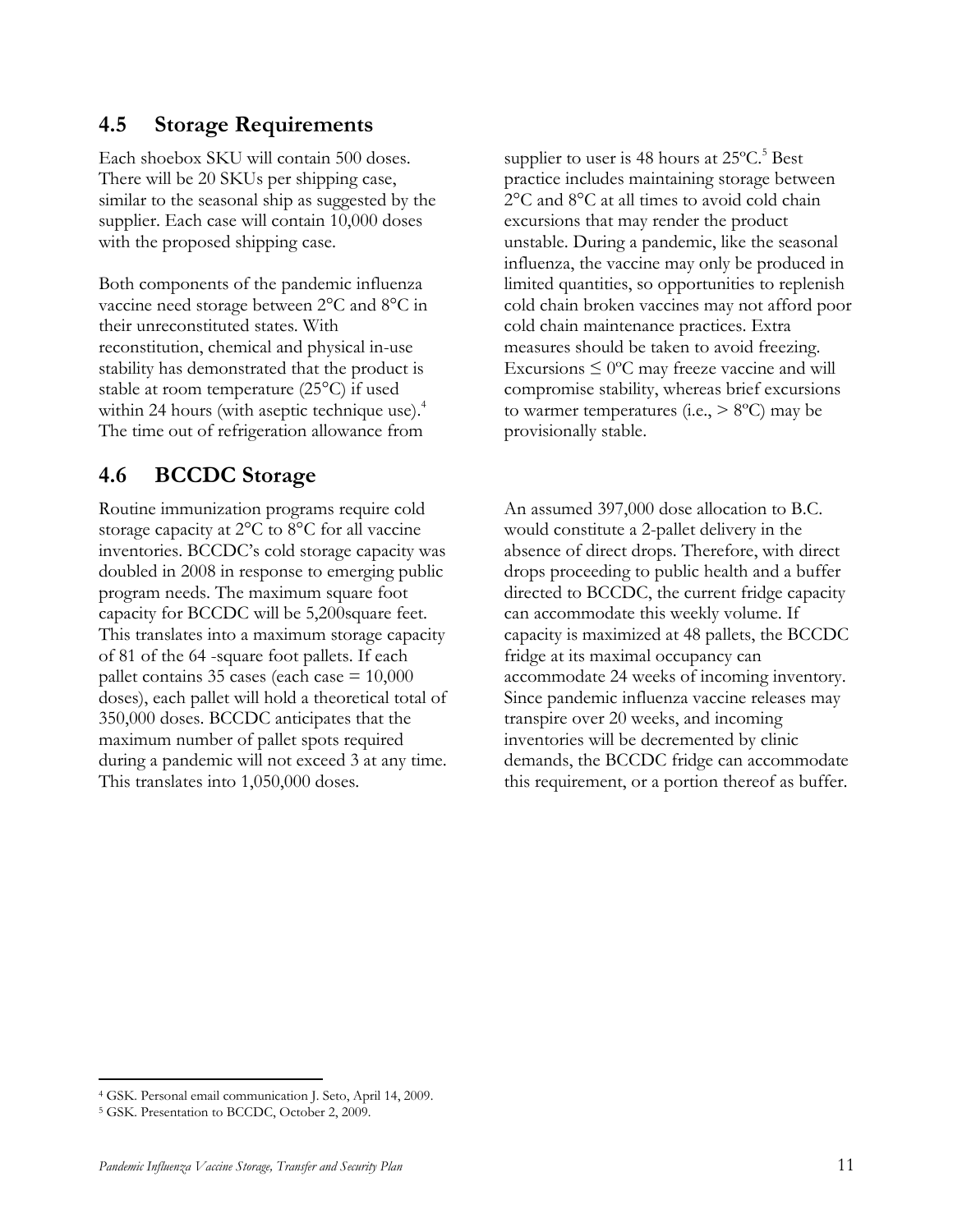#### <span id="page-11-0"></span>**4.7 Health Authority Assessment**

To assess the operational and cold storage capacities at the health authority level, BCCDC conducted teleconferences and surveys with representatives from each of the health authorities. As discussions elapsed both collectively and individually with more health authority-directed focus, two pivotal end-point questions were addressed in helping guide this plan. A summary of the responses are noted in Table 2:

*Question 1: Does each designated depot have capacity to store the volumes stated herein?*

*Question 2: Does the drop delivery to the designated offices, an adaptation to seasonal delivery, work for your health authority?*

The summary of these health authority responses provides the foundation of a hybrid model of distribution: direct drop and centralized model deliveries—both via reefer deliveries.

Storage capacity at the health units for the routine immunization program is a health authority function and therefore capacity needed to be assessed at each local level. One of the key differences between routine immunization programs and a pandemic event is the quantity, cubic volume occupancy and range of vaccines that need to be managed through the storage and distribution systems. The current system is not likely sufficient to meet the extra demands.

As health authorities are considering expanded storage facilities to manage the increased

volume of vaccine, the following considerations should be reviewed:

- Proper conditions to maintain the safety and efficacy of the product (e.g., cold chain requirements); assessment of current cooling units/fridges (e.g., age, integrity, servicing, etc.).
- Inventory management (including monitoring of expiry dates where relevant) and restocking, use of electronic systems to standardize and increase accessibility of data; inventory—electronic and manual systems may require upgrades to more robust, perpetual systems for end-to-end order fulfillment and supply chain sustainment. To assess ongoing inventories, BCCDC will schedule weekly communications (via teleconferences or emails) with the health authorities to discuss quantity on hand, reallocation, volume adjustments, etc.
- Security of supplies, particularly where shortages or potential tampering is an issue, including access controls to rooms/areas where the fridge is located (e.g., card access, cameras, security guards, etc.) and tiered local/regional requisition authority.
- Contingency planning for cases where the event takes place during a routine immunization campaign and existing refrigerated storage may already be at capacity. Given the need for rapid distribution, there must be measures in place to ensure the safe, secure transportation of the planned allocations.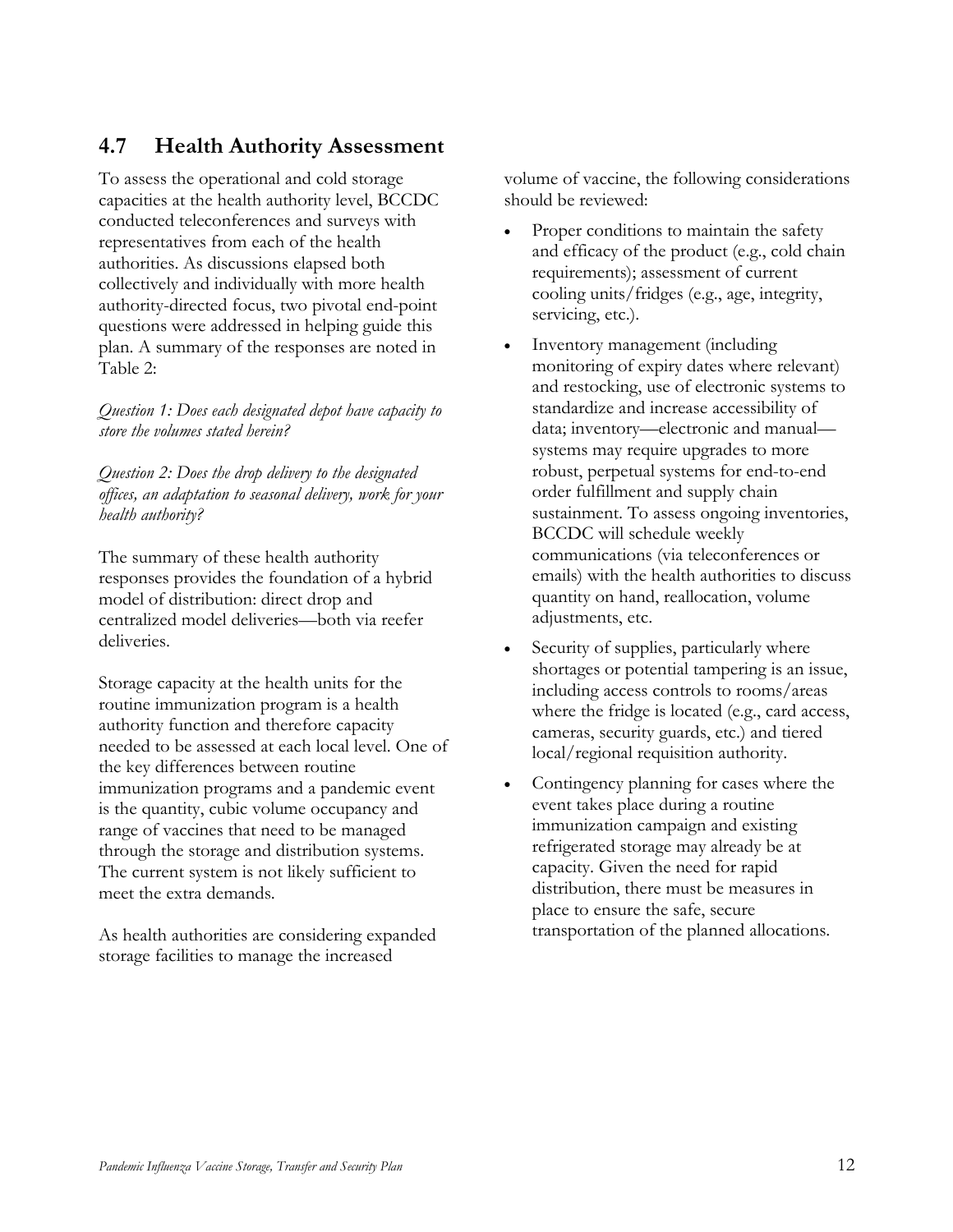| <b>Health Authority</b>              | <b>Question 1</b><br>Does each designated depot have<br>capacity to store the volumes<br>stated herein? | <b>Question 2</b><br>Does the drop delivery to the<br>designated offices, an adaptation to<br>seasonal delivery, work for your health<br>authority? |
|--------------------------------------|---------------------------------------------------------------------------------------------------------|-----------------------------------------------------------------------------------------------------------------------------------------------------|
| Fraser Health Authority              | Yes. Overflow volumes will be<br>centralized at regional warehouse in<br>Langley.                       | Yes. Overflow volumes will be directed<br>to the Langley warehouse.                                                                                 |
| Interior Health                      | Yes. Overflow volumes will go to                                                                        | Yes. Overflow volumes will go to                                                                                                                    |
| Authority                            | Kelowna.                                                                                                | Kelowna.                                                                                                                                            |
| Northern Health<br>Authority         | Yes. Prince George will be the hub.                                                                     | Yes. Overflow will be in Prince George.                                                                                                             |
| Vancouver Coastal                    | Yes. Capacity for the urban centres                                                                     | Yes, either to centralized depot where                                                                                                              |
| Health Authority                     | (Vancouver, North Shore and<br>Richmond) may be centralized.                                            | VCHA would then re-distribute.                                                                                                                      |
|                                      | Smaller offices have capacity at the<br>local level.                                                    | Designated drops for North Shore,<br>Richmond and smaller communities will<br>receive drop deliveries via BCCDC-<br>commissioned reefers.           |
| Vancouver Island<br>Health Authority | No. At the onset, with fridges at near<br>or full occupancy, capacity is limited.                       | No. BCCDC will need to deliver a certain<br>amount of vaccine to VIHA every week<br>due to their lack of fridge space.                              |

#### **Table 2: Summary of Responses from Health Authorities on Storage Capacity for the Pandemic Vaccine**

### <span id="page-12-0"></span>**4.8 Staffing**

During a pandemic, the workforce absenteeism may be significant at times. The transport of pandemic influenza vaccine to the offices and repackaging from BCCDC will undoubtedly increase the demand for logistical and clinical support for evolving activities. Staffing considerations need to be addressed and built into the pre-pandemic plan. At the imminence

### <span id="page-12-1"></span>**4.9 Security**

During a pandemic, security will be assumed to be of no greater risk than the seasonal influenza vaccine distribution network. Should security be of vaccine rollout, new hires may need training opportunities for product handling. Temporary recruitment agencies may offer additional resources but recruitment of appropriate candidates, within a compressed window of time, as well as training and supervision of such candidates, will be necessary to safeguard vaccine-handling practices.

compromised or the risk of criminal activity increased, provincial or municipal policing reinforcements will be required.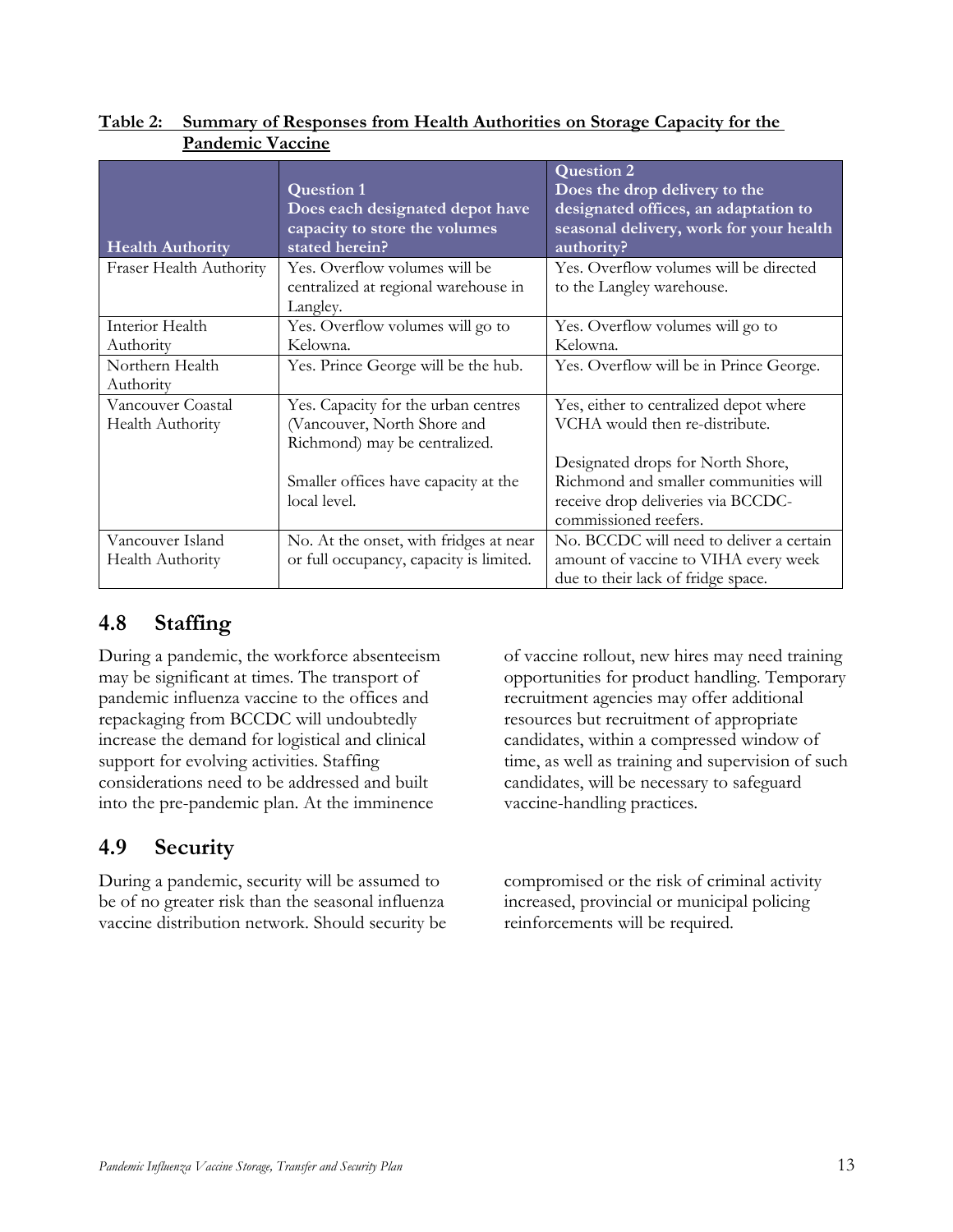### <span id="page-13-0"></span>**5. ROLES AND RESPONSIBILITIES**

Pandemic influenza vaccine distribution will be a national and provincial network of collaborations between all stakeholders. BCCDC is an active member of the National Vaccine Supply Working Group (VSWG), who is tasked with pandemic influenza vaccine procurement and distribution issues. The VSWG meets regularly and ad hoc, as necessary, to address emerging vaccine issues, or issues tasked to it through the Canadian Immunization Committee to which it reports. BCCDC, Vaccine and Pharmacy Services, will work with the VSWG and other provinces and territories to ensure procurement of the pandemic influenza vaccine and its equitable distribution across Canada.

Provincially, BCCDC and public health providers partner in the management of inventory distribution, storage and handling of all vaccines including influenza. In this case,

BCCDC includes Vaccine and Pharmacy Services and Epidemiology/Immunization Departments, who co-manage the centralization of services for storage, inventory, processing orders, delivery of products, and immunization guidelines/priority groups for product use, coverage assessment, and program analysis and evaluation. BCCDC partners with health authorities through a designated Influenza Vaccine Coordinator. Each coordinator participates and messages, by sharing and exchanging their health authority requirements, to create local and provincial successes inclusive of all stakeholder issues. Decisions are generally reached by consensus. During a pandemic, the same stakeholders will be used to ensure appropriate storage, distribution and immunization guidelines around the pandemic influenza vaccine. Decision-making may need to become more directive.

| Role                                  | <b>Responsibilities</b>                                                                         |
|---------------------------------------|-------------------------------------------------------------------------------------------------|
| Vaccine Procurement                   | BCCDC, Vaccine and Pharmacy Services, for national participation<br>and provincial requirements |
|                                       | Vaccine Supply Working Group (PHAC and jurisdictional<br>members)                               |
| Vaccine Repackaging                   | <b>BCCDC</b><br>٠                                                                               |
| Vaccine Distribution                  | <b>BCCDC</b>                                                                                    |
|                                       | <b>GSK</b>                                                                                      |
| Vaccine Deliveries                    | <b>BCCDC</b>                                                                                    |
|                                       | Public Health – PI Vaccine Coordinators                                                         |
|                                       | Logistics Provider                                                                              |
| Vaccine Storage (Overflow)            | <b>BCCDC</b><br>٠                                                                               |
| <b>Efficient Inventory Management</b> | Pharmacy                                                                                        |
| Vaccine Policy Guidelines             | Epidemiology                                                                                    |
| Vaccine Uptake for Delivery           | <b>BCCDC</b>                                                                                    |
|                                       | Epidemiology                                                                                    |

|  | Table 3: Roles and Responsibilities |
|--|-------------------------------------|
|  |                                     |